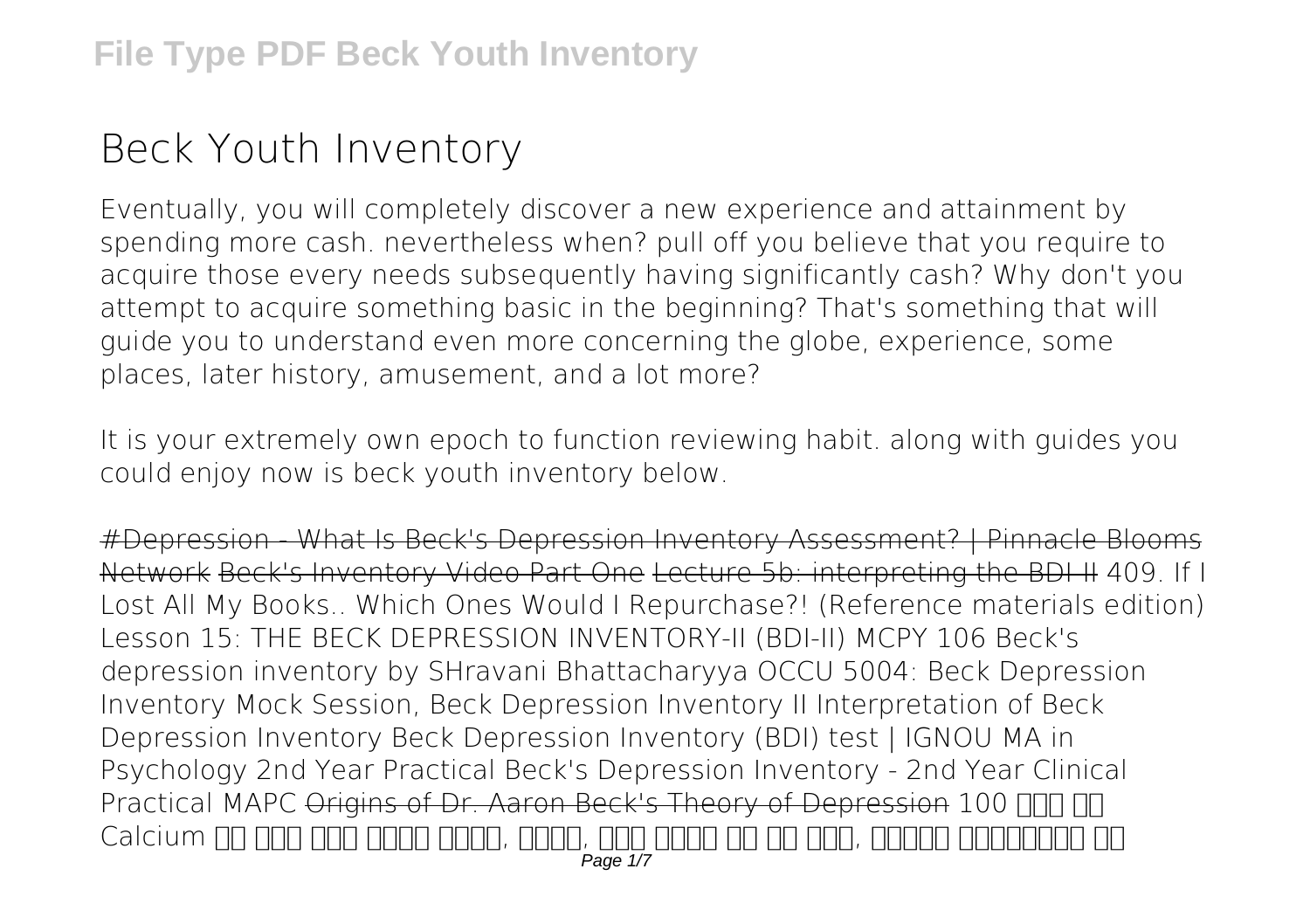**फौलाद बना देगा Zafran Ke Faide | Saffron Benefits With Milk in Urdu/Hindi | Zafran Ke Fayde/Fawaid Dr Sharafat Ali** Improving Your Mood With Food | The Dr. Axe Show | Podcast Episode 36

Antidepressant Medication Alternatives that Work, with Dr. Daniel Amen

Blackmagic URSA Mini Pro 12K Video Tokyo Japan From Asakusa <sub>11</sub>12K<sub>H</sub> HOW I TAB MY BOOKS **FIND My Tabbing SysterReck Anxiety Inventory** 

Building Rapport with Clients

Aaron Beck on Cognitive Therapy Video**Decluttering my TBR | Packing up my books [CC]**

The Coming Insurrection | Invisible Committee**The Glenn Beck Program | 01/11/2013** *The Development of Anxiety Disorders*

Beck Depression Inventory ##BDIAnalysing Beck Depression Inventory Scores **217 Eating Disorder Assessment Part 1 Toward Rapid-Acting Treatments for OCD** *Beck Youth Inventory*

The Beck Youth Inventories∏ -Second Edition (BYI-II) for Children and Adolescents are designed for children and adolescents aged 7 to 18 years. Five self-report inventories can be used separately or in combination to assess symptoms of depression, anxiety, anger, disruptive behaviour and self-concept.

*Beck Youth Inventories™ - Second Edition For Children and ...*

4) The Beck Disruptive Inventory for Youth (BDBI-Y) 5) The Beck Self-Concept Inventory for Youth (BSCI-Y). Each inventory contains 20 questions about thoughts, Page 2/7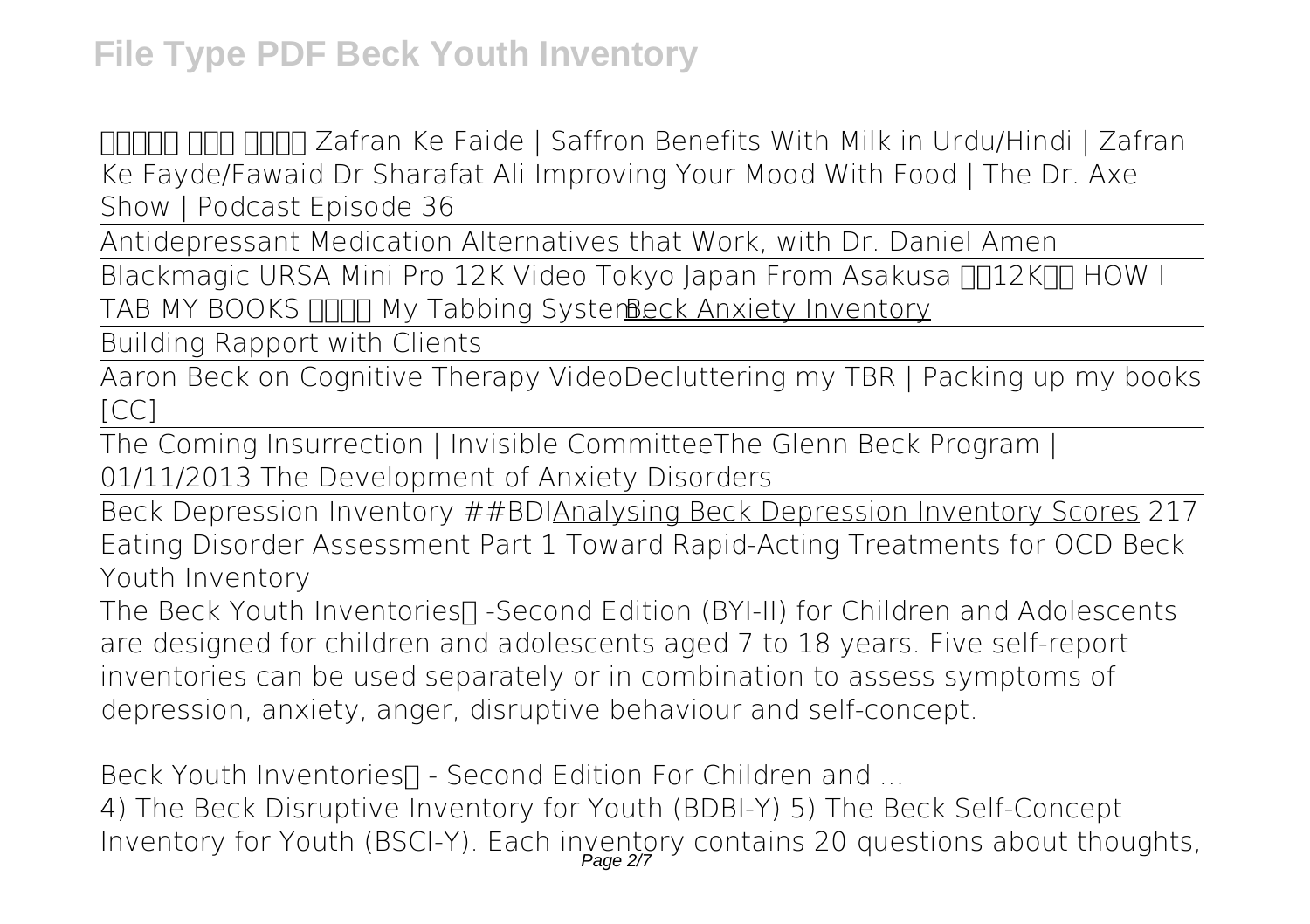feelings and behaviours associated with emotional and social impairment. Children and young people describe how frequently a statement has been true for them over the past two weeks.

*Beck Youth Inventory - CORC*

The Beck Self-Concept Inventory for Youth (BSCI-Y). The inventories assess children and adolescents ages 7 through 18 years old. For the purpose of assessing depression the BDI-Y should be administered, but administering all inventories is encouraged because of the high comorbidity of youth disorders (Mental Measurements Yearbook, 2010).

*Beck Youth Inventories (BYI) - Counseling Youth with ...*

Aaron T. Beck, MD John B. Jolly, PsyD The new Beck Youth Inventories∏ Second Edition (BYI-2) uses five self-report inventories to assess symptoms of depression, anxiety, anger, disruptive behavior, and self-concept in children and adolescents. Guidance on using this test in your telepractice.

*BYI-2 Beck Youth Inventories Second Edition*

Beck Disruptive Behavior Inventory for Youth (BDBI-Y) Behavior and attitudes associated with conduct disorder and oppositional defiant behavior are included in this inventory. Beck Self Concept Inventory for Youth (BSCI-Y) The items in this inventory explore self perception, such as competency, potency, positive self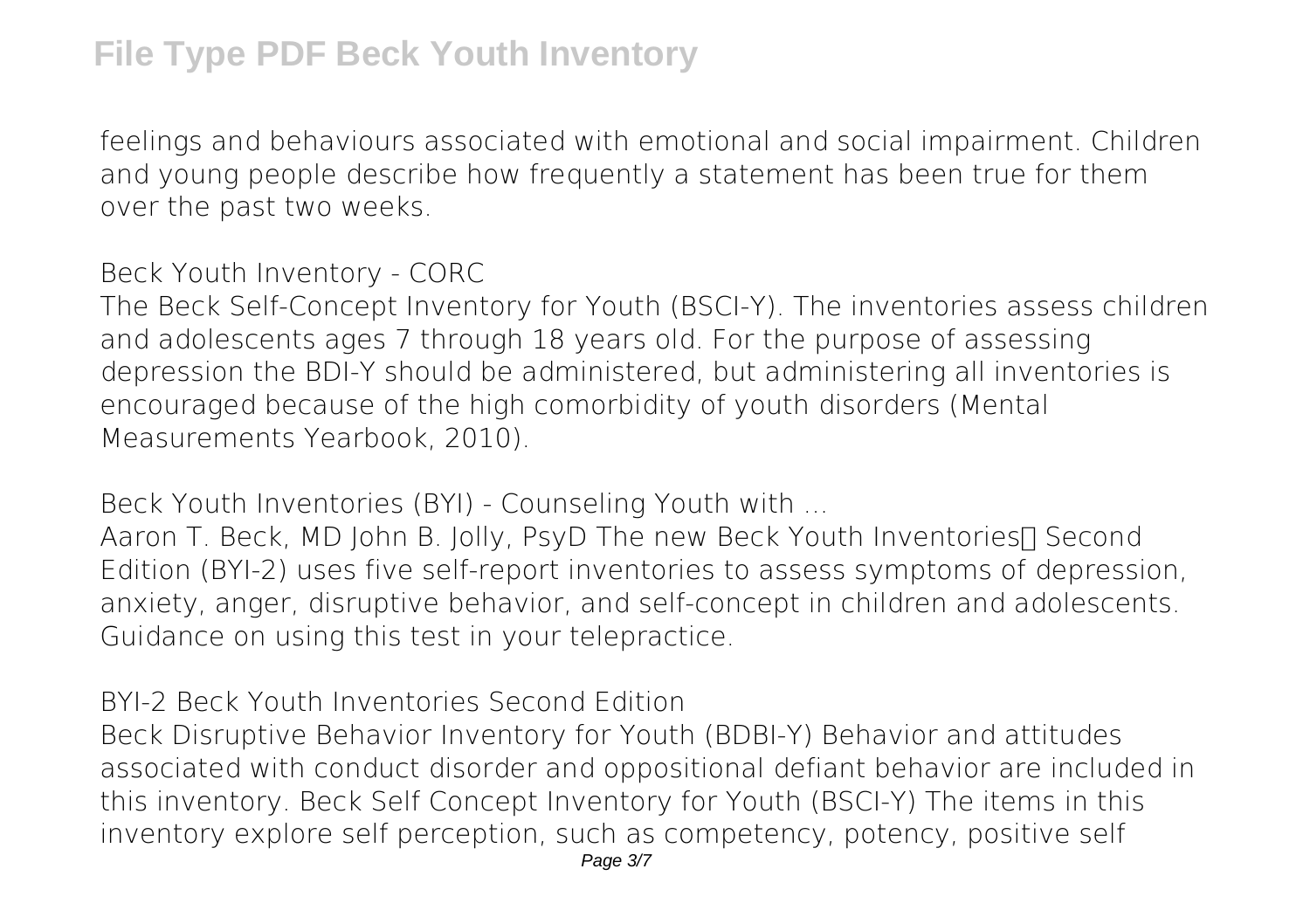## **File Type PDF Beck Youth Inventory**

worth.

*Beck Youth Inventory | Depression (Mood) | Anxiety* Beck Youth Inventories (BYI) Beck Youth Inventories (BYI) NOTE: Due to the requirements for scoring and interpreting this measure, I limited the amount of time I spent looking into this measure.

*Beck Youth Inventories (BYI) - Psychometric Measures* The Beck Youth Inventory includes using five self-administered scales. The five tests include the Beck Depression Inventory, Beck Anxiety Inventory, Beck Anger Inventory, Beck Disruptive Inventory, and the Beck Self-Concept Inventory. These tests can be administered individually or in combination to the youth. Don't use plagiarized sources.

*A Review of the Beck Youth Inventories for Children and ...*

The new Beck Youth Inventories∏ -Second Edition, India for Children and Adolescents are designed for Indian children and adolescents ages 7 through 18 years. Five self-report inventories can be used separately or in combination to assess symptoms of depression, anxiety, anger, disruptive behavior, and selfconcept.

*Beck Youth Inventories 2nd Ed.(BYI-II) - Pearson Clinical*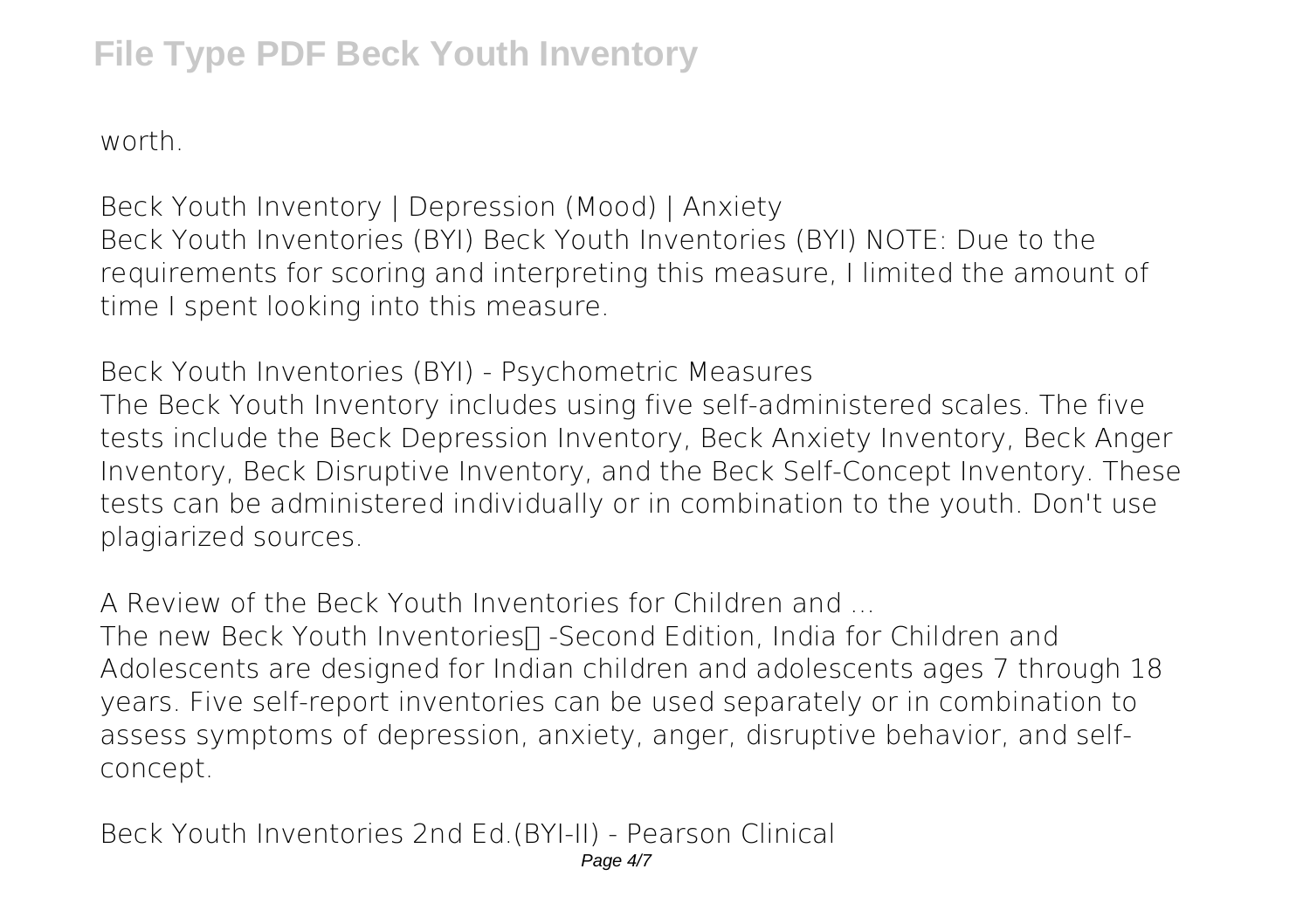Beck Youth Inventories ... Inventory Raw Score T Score Cumulative % Severity Level Self-Concept (BSCI-Y) 12 21 <4.7 Much lower than average Anxiety (BAI-Y) 29 65 92.5 Moderately elevated Depression (BDI-Y) 33 70 95.0 Extremely elevated Anger (BANI-Y) 22 58 87.0 Mildly elevated Disruptive Behavior (BDBI-Y) 6 50 71.0 Average BYIN-2 Score Report 06/08/2016, Page 3 Adolescent Sample. CRITICAL ...

*Aaron T. Beck SAMPLE - Pearson Assessments* Beck Youth Inventories – For Children and Adolescents 2nd Edition (BYI-II) Measurement Areas and Purpose: The Beck Youth Inventories 2nd Edition (BYI‐II) is a set of normreferenced diagnostic scales designed to assess children and youth between the ages of 7 and 18, in five areas: 1) Depression 2) Anxiety

*Early Childhood Measurement and Evaluation Tool Review* The Beck Youth Inventories—Second Edition for Children and Adolescents (BYI–II) are designed for children and adolescents ages 7 to 18 years. Five self-report inventories can be used separately or in combination to assess a child's experience of depression, anxiety, anger, disruptive behaviour, and self-concept.

*Beck Youth Inventories—Second Edition (BYI–2)* The Beck Depression Inventory (BDI, BDI-1A, BDI-II), created by Aaron T. Beck, is a 21-question multiple-choice self-report inventory, one of the most widely used psychometric tests for measuring the severity of depression.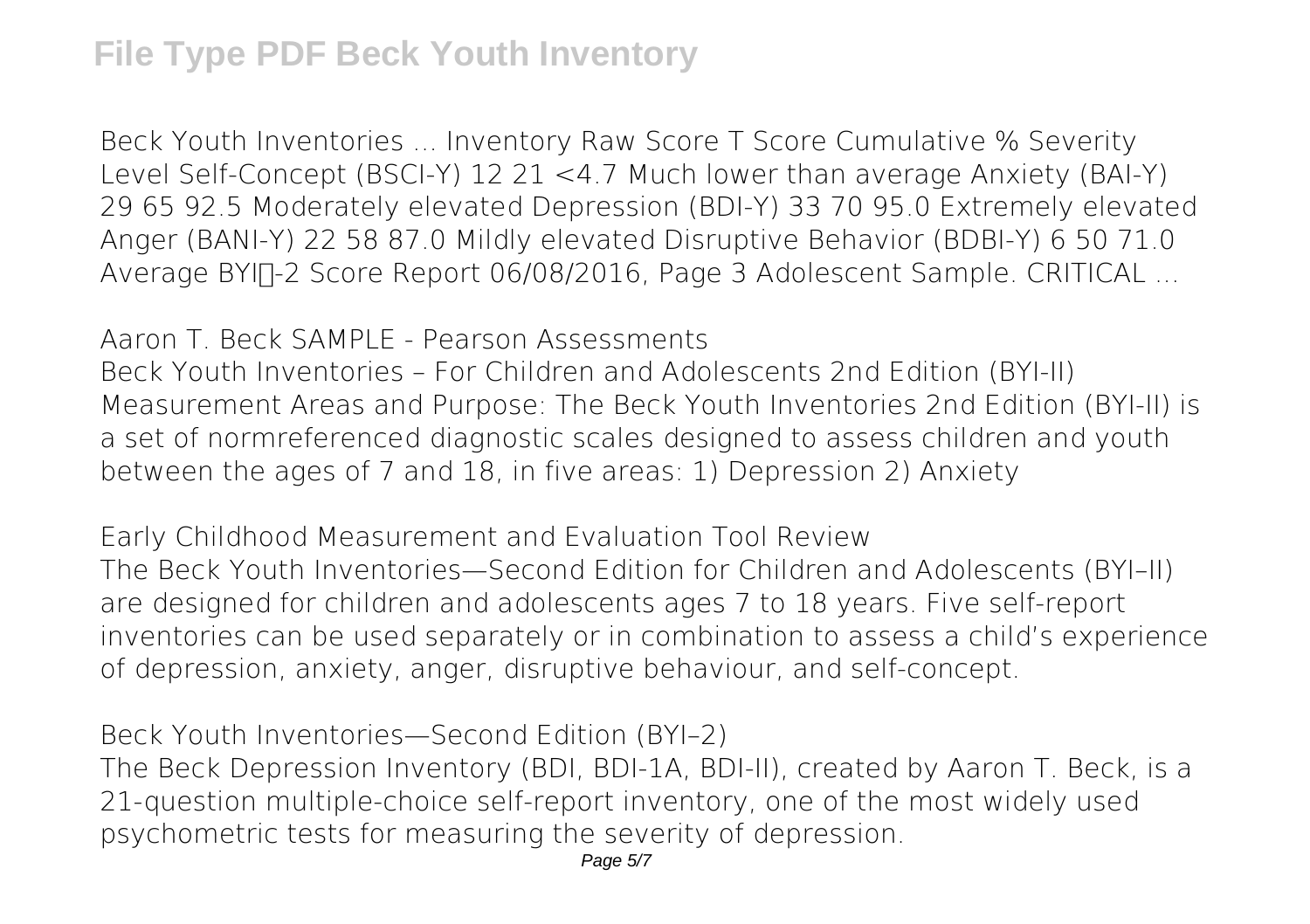*Beck Depression Inventory - Wikipedia*

Beck Youth Inventories Second Edition for Children and Adolescents manual. San Antonio, TX: PsychCorp. BYI First edition: Beck, J.S., Beck, A.T., & Jolly, J.B. (2001). Manual for the Beck Youth Inventories of Emotional and Social Impairment. San Antonio, TX: Psychological Corp. Steer RA, Kumar G, Beck JS, Beck AT. Evidence for the construct validities of the Beck Youth Inventories with child ...

## *BYI-2™ - Beck Youth Inventories™ - Second Edition*

Several studies have found the Beck Anxiety Inventory to be an accurate measure of anxiety symptoms in children and adults. The BAI contains 21 questions, each answer being scored on a scale value of 0 (not at all) to 3 (severely). Higher total scores indicate more severe anxiety symptoms. The standardized cutoffs are:

*Beck Anxiety Inventory - Wikipedia*

Beck Youth Inventories of Emotional and Social Impairment manual. San Antonio: Psychological Corporation]. The BYI were designed as self-report instruments for assessing maladaptive cognitions and behaviors of children ages 7 to 14. They include inventories measuring anxiety, depression, disruptive behavior, anger, and self-concept. A review of the Beck Youth Inventories of Emotional and ...

*Beck Youth Inventories Manual - bitofnews.com*